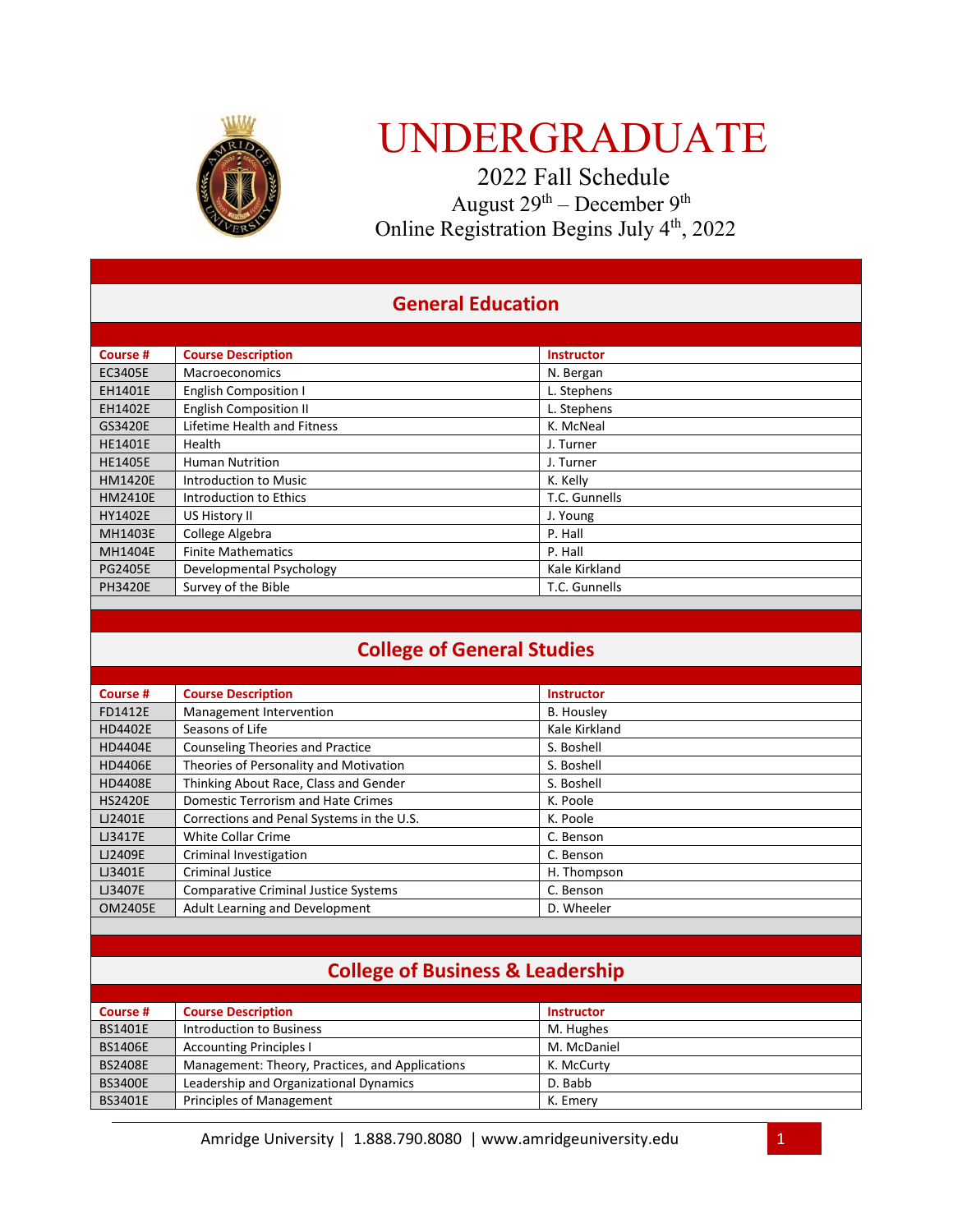| Course #       | <b>Course Description</b>                         | <b>Instructor</b> |
|----------------|---------------------------------------------------|-------------------|
| <b>BS4450E</b> | <b>Organizational Communication</b>               | K. McCurty        |
| <b>BS4458E</b> | e-Portfolio in Business Administration            | K. Scott          |
| CO1405E        | <b>Microcomputer Applications</b>                 | J. Temple         |
| CO1416E        | <b>Operating Systems</b>                          | J. Temple         |
| CO2412E        | Creating a Business Presence on the Web           | D. Babb           |
| CO3421E        | Principles of Training and Development in IT      | S. Graverson      |
| CO3430E        | Web Design and Applications Management I          | K. Scott          |
| EC3405E        | Macroeconomics                                    | N. Bergan         |
| <b>HD4420E</b> | Human Resources Management: Analysis & Procedures | L. Costanza       |
| <b>HD4426E</b> | <b>Fundamentals of Effective Leadership</b>       | A. Bowens         |
| <b>MC4402E</b> | <b>Communication in Professional Settings</b>     | C. Byrd           |
| <b>MC4404E</b> | Human Relations and Problem Solving               | J. Hill           |
| <b>MC4406E</b> | <b>Professional Public Relations</b>              | J. Hill           |
| <b>MC4408E</b> | Money Management and Personal Finance             | M. Hughes         |
|                |                                                   |                   |

## **Turner School of Theology**

| Course #                                                                                                                          | <b>Course Description</b>                                 |                             | <b>Instructor</b> |                        |
|-----------------------------------------------------------------------------------------------------------------------------------|-----------------------------------------------------------|-----------------------------|-------------------|------------------------|
| <b>FD2415E</b>                                                                                                                    | <b>Biblical Interpretation</b>                            |                             | P. Tarence        |                        |
| FD3401E                                                                                                                           | <b>Hermeneutics</b>                                       |                             | P. Tarence        |                        |
| <b>FD3440E</b>                                                                                                                    | Message Design and Delivery for Women                     |                             | C. Guy            |                        |
| FD3402A                                                                                                                           | <b>Elementary Greek I</b>                                 |                             | J. Smeal          | Tues 9:10am - 1:00pm   |
| FD3403A                                                                                                                           | <b>Elementary Greek II</b>                                |                             | J. Smeal          | <b>Archived Videos</b> |
| <b>FD4404A</b>                                                                                                                    | Greek Reading I                                           |                             | F. Parker         | $9:10am - 1:00pm$      |
| <b>FD4405A</b>                                                                                                                    | <b>Greek Reading II</b>                                   | Internet based instruction, | J. Smeal          | <b>Archived Videos</b> |
| <b>FD4406A</b>                                                                                                                    | <b>Greek Reading III</b>                                  | assignments and tests -     | J. Smeal          | <b>Archived Videos</b> |
| <b>FD4407A</b>                                                                                                                    | <b>Greek Reading IV</b>                                   | archived videos (Requires   | J. Smeal          | <b>Archived Videos</b> |
| <b>FD3406A</b>                                                                                                                    | <b>Elementary Hebrew I</b>                                | student participation by    | R. Cloud          | Mon 6:10 - 9:00pm      |
| FD3431A                                                                                                                           | Elementary Akkadian I                                     | conference phone at times   | D. Musgrave       | Tues 2:10 - 5:00pm     |
| FD4411A                                                                                                                           | <b>Hebrew Reading I</b>                                   | scheduled by instructor)    | D. Musgrave       | Thurs 9:10am - Noon    |
| <b>FD4412A</b>                                                                                                                    | <b>Hebrew Reading II</b>                                  |                             | D. Musgrave       | <b>Archived Videos</b> |
| FD4413A                                                                                                                           | <b>Hebrew Reading III</b>                                 |                             | D. Musgrave       | <b>Archived Videos</b> |
| <b>FD4415A</b>                                                                                                                    | <b>Hebrew Reading IV</b>                                  |                             | D. Musgrave       | <b>Archived Videos</b> |
| <b>NT2440E</b>                                                                                                                    | The Passion of Christ and the Establishment of the Church |                             | R. Holland        |                        |
| OT3401E                                                                                                                           | Introduction and Survey of the Old Testament              |                             | C. Williams       |                        |
| PH4401E                                                                                                                           | World Views: Islam, Humanism, Marxism, Christianity       |                             | C. Williams       |                        |
| <b>PS3406E</b>                                                                                                                    | Personal Evangelism                                       |                             | R. Shepherd       |                        |
| PS4401E                                                                                                                           | Homiletics                                                |                             | T. Burleson       |                        |
| TH3401E                                                                                                                           | Survey of Christian History and Thought                   |                             | J. Young          |                        |
| <b>TH3420E</b>                                                                                                                    | <b>Christian Evidences</b>                                |                             | F. Parker         |                        |
|                                                                                                                                   |                                                           |                             |                   |                        |
| B Term Registration begins September 12 <sup>th</sup> . Classes begin October 10 <sup>th</sup> and end December 9 <sup>th</sup> . |                                                           |                             |                   |                        |
| Course #                                                                                                                          | <b>Course Description</b>                                 |                             | <b>Instructor</b> |                        |
| FD1412E                                                                                                                           | Management Intervention                                   |                             | <b>B.</b> Housley |                        |
| <b>HE1405E</b>                                                                                                                    | <b>Human Nutrition</b>                                    |                             | J. Turner         |                        |
| <b>BS1401E</b>                                                                                                                    | Introduction to Business                                  |                             | M. Hughes         |                        |

Introduction to Business M. Hughes M. Hughes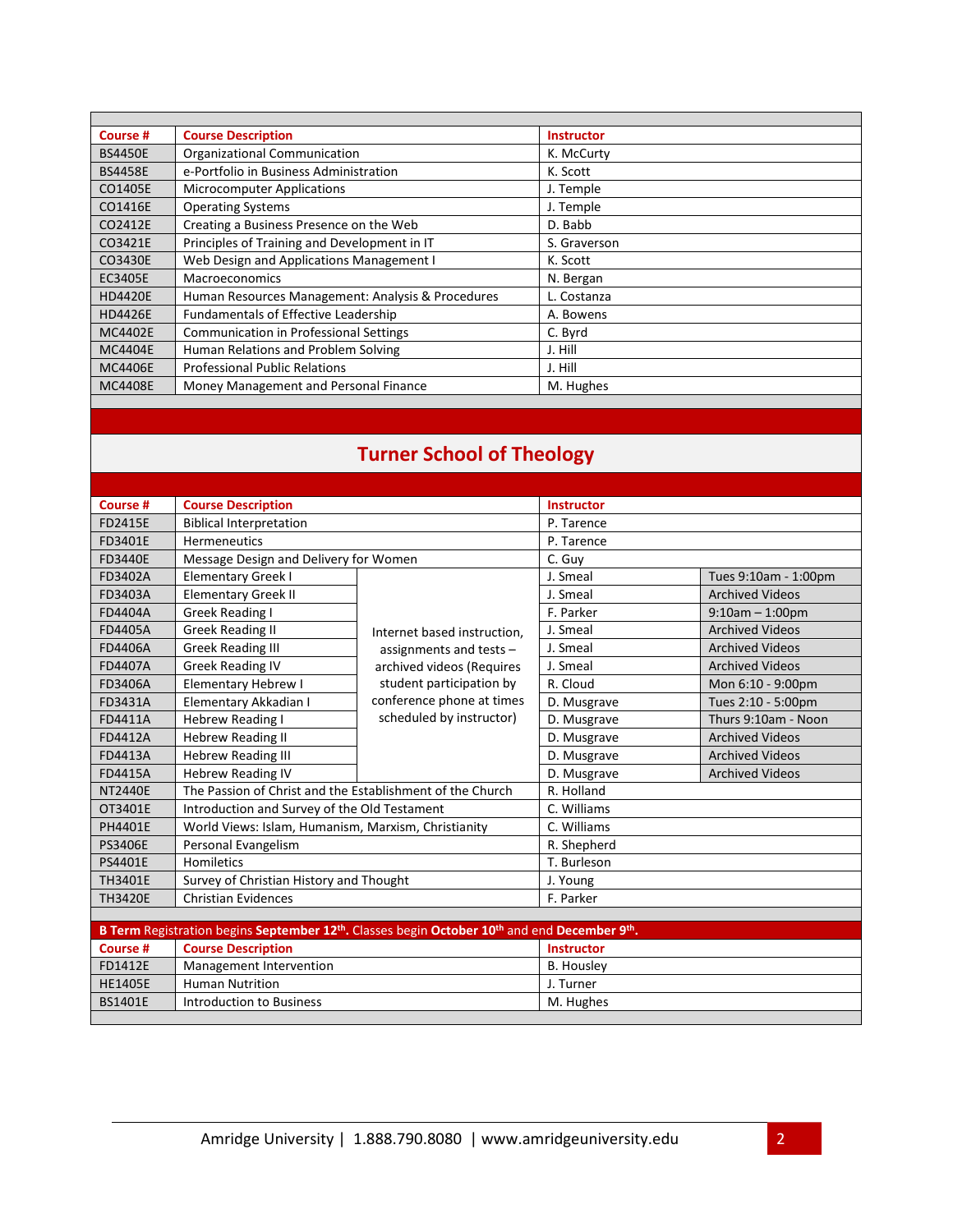- (1) All listed times are Central Time.
- (2) Classes that fall on the following holidays will be re-scheduled by the instructor:

Labor Day: September 5th

Thanksgiving Break*:* November 21st – 27th

- (3) Withdrawal/drop course information:
	- Withdrawal prior to the first day of the semester, the student will not incur tuition or fee charges.
	- Withdrawal beginning on the first day of the semester will result in the charge of a \$75 per course Drop Fee and a percentage of the tuition.

See the Academic Catalog for further details.

• A student who drops a course on or after the first day of the semester will be held financially responsible for the entire Tuition and Fees of the course and an additional \$75 per course Drop Fee.

#### **Internet access and technology requirements necessary for students desiring interactive course participation for live courses**

#### **Internet Connection Requirements**

A student must have a broadband or high-speed internet connection. Cable Modem, DSL or ADSL, or Satellite is acceptable. Dial-up connections will not permit the required data exchange! If you do not have high-speed internet, please make arrangements to order this service from your local provider. The minimum rates required are 128 kbit upload speed and 256 kbit download. Note: Some services are labeled "DSL" when in fact they are dial-up connections with varying compression rates and cache servers located at central server locations which may give the sense of faster speed. If the rates at which you can transmit and receive data are not 128 kbit up and 256 kbit Down, you do not have a broadband connection or "DSL." How to check Internet speed: Go to http://www.performance.toast.net to test "Upload Speed" and "Download Speed." True high-speed internet access will have download speeds in excess of 384 kbps (this being the minimum) and uploadspeeds of 128k (this also being the minimum). The internet service provider's SLA (Service Level Agreement) is usually 70% of what you buy. At 256 Kbit you are promised 179 kbps. At 384 Kbit you are promised 268 kbps. A constant 179 kbps or better should work. But to get a true 256 kbit, the service would be rated at 384 kbps.

#### **Computer Requirements**

Students must have a personal computer with minimum specifications of 1.0 GHz Pentium Processor or higher, Windows 2000 Professional Service Pack III, or Windows XP Professional Service Pack II; at least 256 MB of RAM; 10/100 Mbit Ethernet Network Interface Card; 16-bit sound card and speakers along with USB or Analog external Headset; 65,000 color video display card; Microsoft Internet Explorer 6.0 or later, or Netscape 7.0 or later. In order for Macintosh Computers to operate with SumitPoint2\* interactive classroom collaboration software, the Macintosh must be equipped with Parallels Desktop for Mac, or equivalent software, in order to run Windows Operating System with Internet Explorer 6.0 or newer. Note: The University uses the most current versions of Blackboard, Adobe Acrobat, and Adobe Reader. These programs are currently NOT fully compatible with Windows Vista.

#### **D-I-S-C-L-A-I-M-E-R**

A student's internet service provider (ISP) plays a key role in a student's ability to view archived streaming video successfully. A student with a clean, sustained connection of DSL, cable access or satellite of 120 kilobits per second (kbps) or higher, should view streaming video at 80 kbps Surestream. A student with a clean, sustained connection of 40kbps or higher should view streaming video at 34kbps Surestream. A student with a clean, sustained connection of 26kbps or higher should view streaming video at 20kbps Surestream. How to check Internet speed: Go to (http://www.speedtest.net/) to test "Upload Speed" and "Download Speed." If the test results are unsatisfactory, you may need to notify your ISP, change your ISP, or upgrade equipment before re-testing. Amridge will help you interpret the test and suggest solutions.